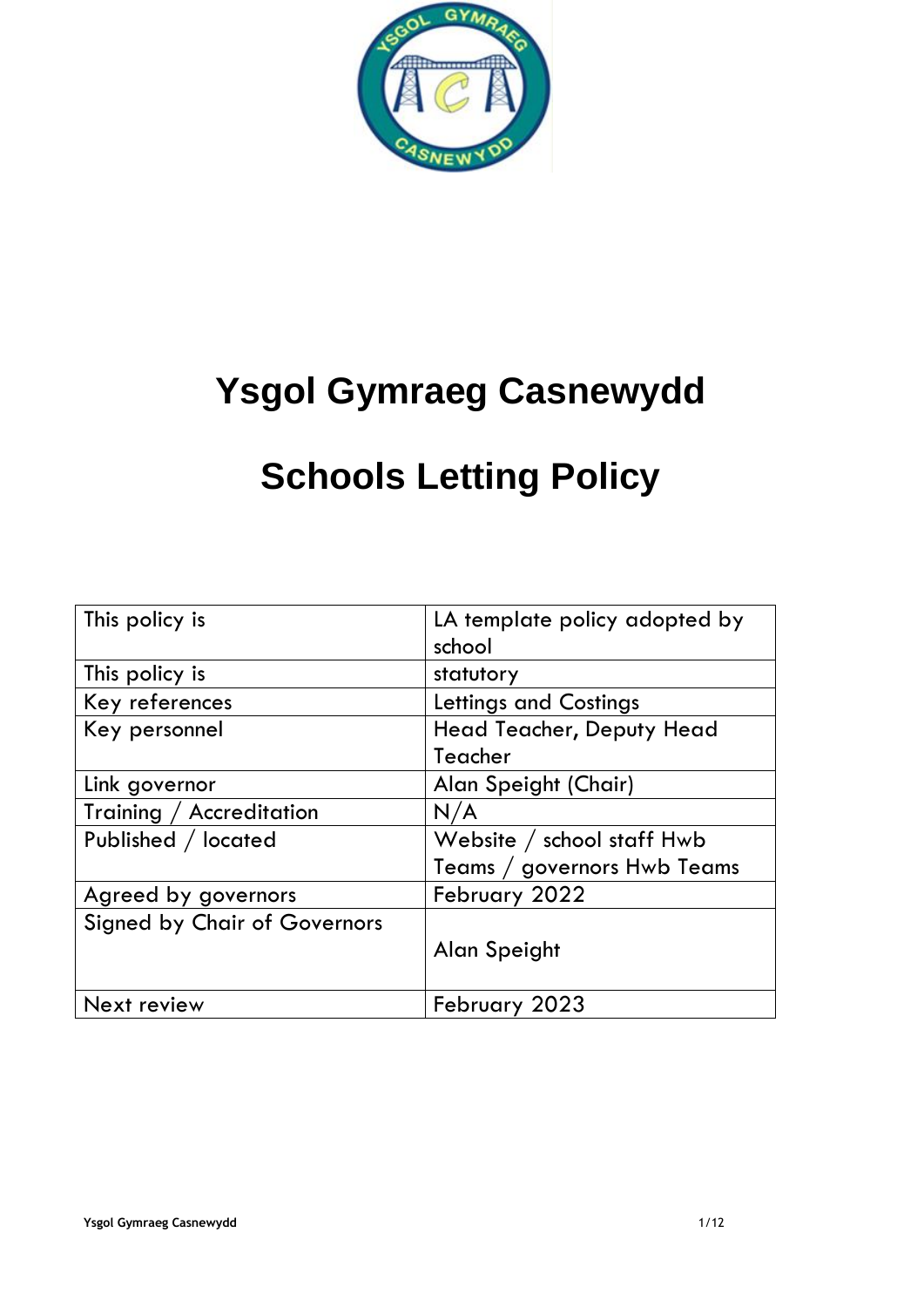

**Ysgol Gymraeg Casnewydd**

## **Schools Letting Policy**

### **Contents:**

- 1. Introduction
- 2. Conditions of booking and usage
- 3. Scale of charges for lettings
- 4. Booking procedures, times, cancellation procedures etc
- 5. Complaints procedures

### **Appendix**

Booking procedures check list and forms

#### **Introduction**

The Governing Body of Ysgol Gymraeg Casnewydd is keen to see that the premises at our school are used for the benefit of the whole local community. The education of children is the prime purpose of our school, however we believe education is a life long process which should be open and accessible to all. This document outlines the policy of our school with regard to letting. It sets out the facilities available, the charges and the responsibilities of the Governors and the users when the school premises are hired.

The use of our school premises at all times other than during the school day is under the control of the Governing Body of our school. (Education Act 1986, sect.42 no.2)

Our lettings policy operates within the framework of Newport City Council.

In deciding whether or not to let our premises the Governing Body will also have regard to the likelihood of any damage being caused to the premises, or neighbouring premises, and any nuisance that may arise, as a result of accepting the booking.

In any event, the Governing Body reserves the right to require a reference from a Local Authority or other reputable hirer, before any booking is accepted.

We will consider letting to any group able to comply with the terms and conditions outlined in this policy. These terms and conditions are clearly stated in our conditions of usage and Booking procedures documents, which will be sent out with all application forms.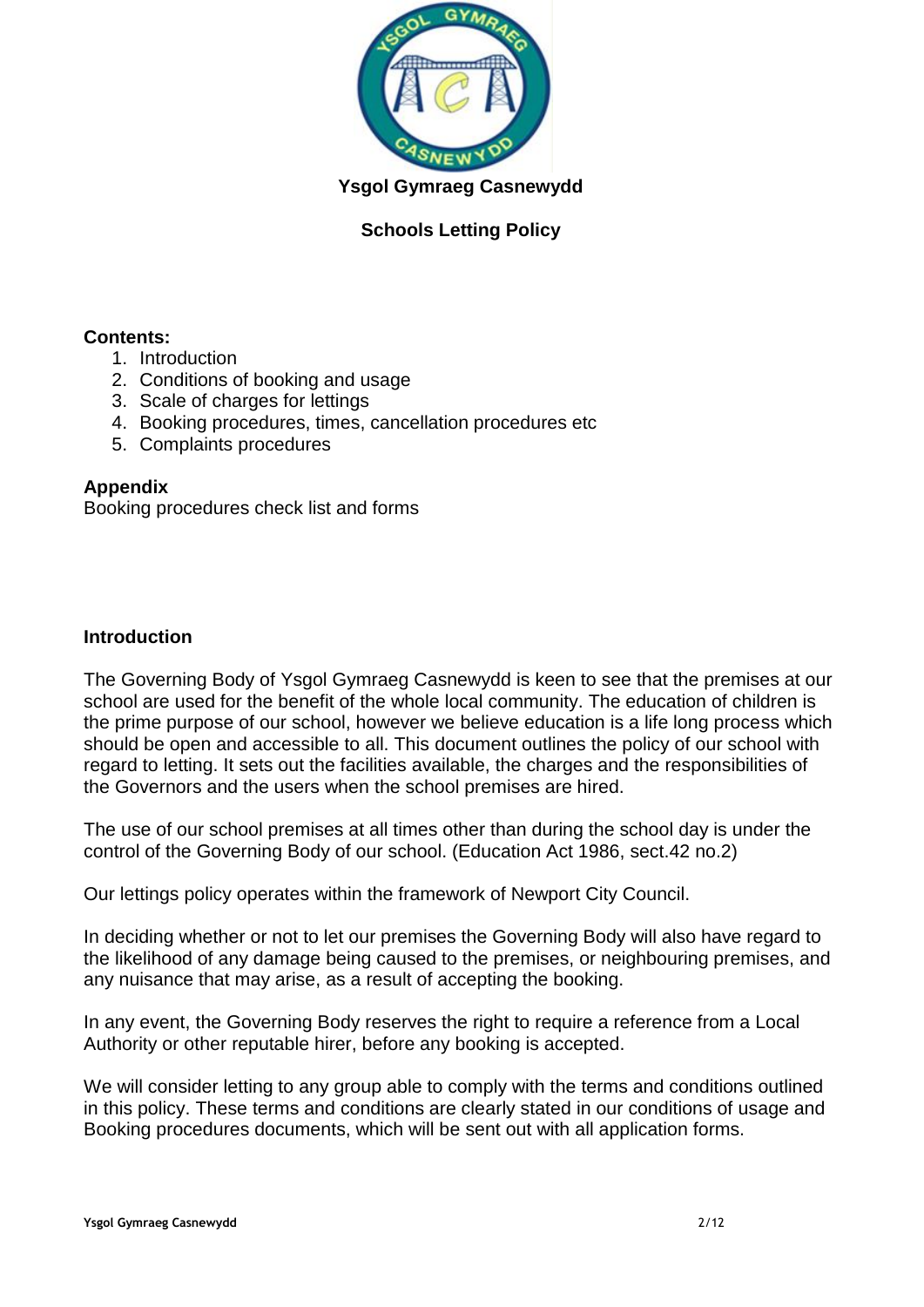

basis or when any new buildings or facilities are developed on school site.

This policy applies to the existing school buildings and facilities to date. This policy **CALC HOP** will be reviewed on an annual

Insurance:

All hirers must have their own public liability insurance.

The final decision on letting lies with the Governing Body.

# **Conditions of Booking & Usage**

**To be given to all Potential Hirers**

The use of our school premises is permitted by the Governing Body on the understanding that the following rules are adhered to at all times.

- 1. Bookings can only be accepted when a valid employers and/or public liability insurance certificate is certified by the Governing Body and when a nominated representative of the Governing Body is prepared to undertake the additional duty.
- 2. The person signing the application form, on behalf of their organisation, (then known as the Hirer) is personally responsible for ensuring that all terms and conditions of our lettings policy are adhered to.
- 3. Once you, the Hirer, have accepted a permit to use the school premises, you are automatically bound by all terms and conditions of usage of the premises. The Governing Body reserve the right to vary these terms and conditions at any time. Any such variations will be notified to all Hirers.
- 4. The Governing Body will not accept responsibility for any loss of, or damage to, any property owned by any person using the premises during the period of the letting (or left behind after a hire period). Property shall be brought on to the premises at the sole risk of the Hirer. The Governing Body insists that the Hirer take out an insurance policy to cover this indemnity.
- 5. The Hirer is responsible for informing the nominated representative of the Governing Body, of any person sustaining injury or loss on the school premises during the period of the let. This information must be presented in writing to the nominated representative of the Governing Body within 24 hours of the event. Any further information required by the Governing Body must be made available on request.
	- 6. The Hirer shall not use the room and adjacent premises for any other purpose other than that described in the application form and shall not sub-hire, or allow the premises to be used for unlawful purpose or bring into the premises anything which may involve increased damage risk, fire risk or invalidate any policy or insurance in respect to these premises.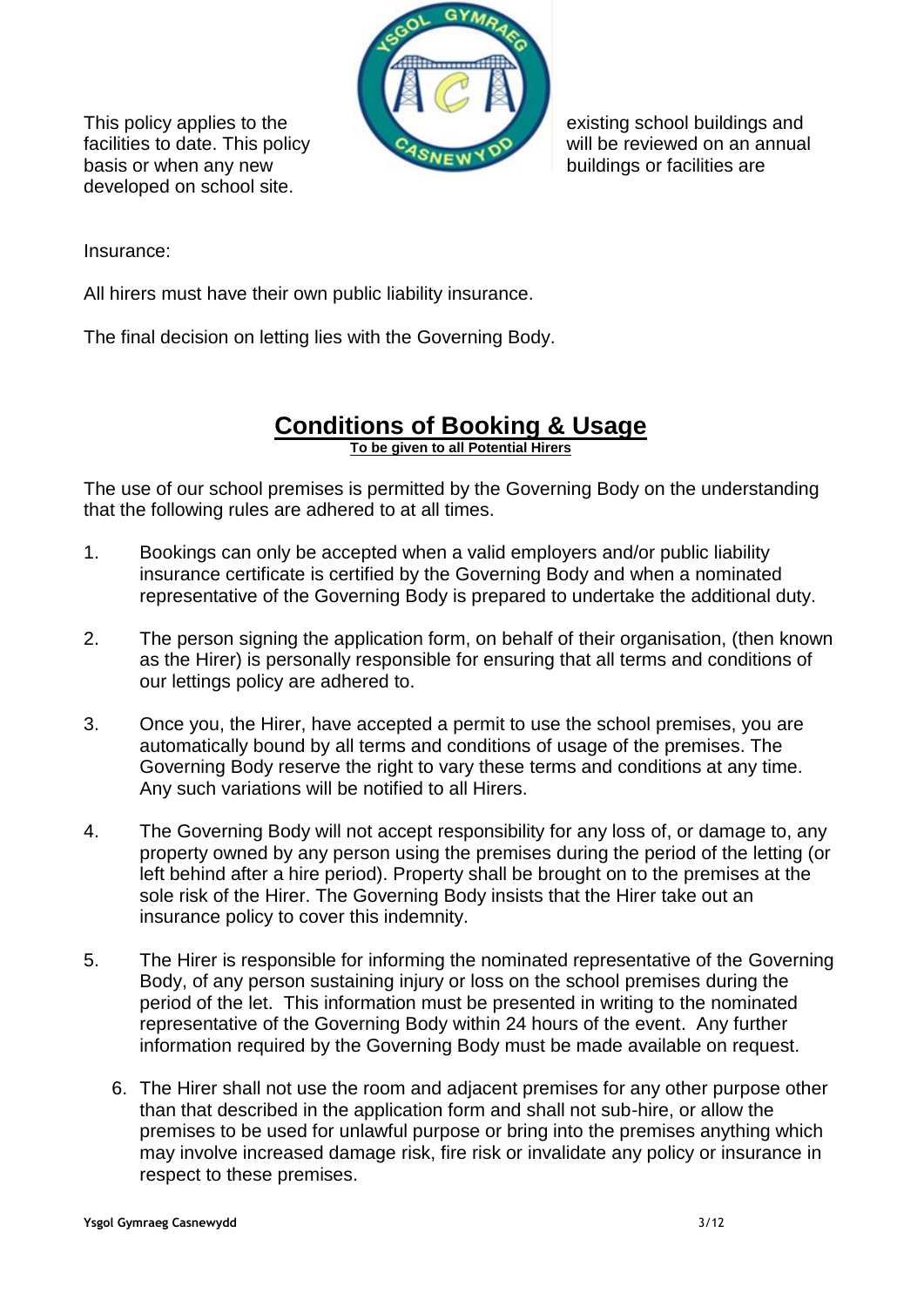

- 7. No additional furniture, staging, curtaining, scenery or similar may be erected without previous consent in writing. Any such alterations and additions as may be authorised shall be carried out in accordance with the directions, and to the satisfaction of, the nominated representative of the Governing Body and the buildings shall be returned to their original state immediately after usage, at the expense of the Hirer.
- 8. Furniture including chairs, must not be removed from the school premises, or any rooms/buildings not specified in the hire agreement, for use either on the playing field or playground or in any other building outside the school unless prior permission has been applied for and granted through the hirer's agreement.
- 9. No electrical equipment to be brought into the premises for use by the Hirer unless a valid electrical test certificate has been produced to the booking secretary before use.
- 10. It is the responsibility of the Hirer to ensure that any area of accommodation used in the course of the letting is left in the condition in which it was found and is maintained in a safe condition during the letting.
- 11. No alcohol shall be brought or consumed on school premises.
- 12. The school's No Smoking Policy must be adhered to at all time i.e. No Smoking anywhere on the school site.
- 13. No person under the age of 18 years is permitted on the premises without adequate adult care and supervision.
- 14. All children will be supervised at all times by their carers except where children are attending an organised group or care scheme. Where the latter applies, the group leader(s) will be responsible for caring for children.
- 15. No advertising may be placed in any area of the school premises without the direct permission of the Head Teacher of the school.
- 16. The authorised Hirer is responsible for those attending the function and in particular for leaving the site in a quiet and orderly fashion by the time stated in the booking agreement.
- 17. Between the hours of 8am 4pm (Monday-Friday and in term time), non-school staff are not permitted to park within the school grounds except in designated visitors car park spaces (when spaces are available).
- 18. The Hirer is responsible for ensuring that all areas are left clean and tidy as found. This includes all outside areas as well as indoor areas. Failure to comply will result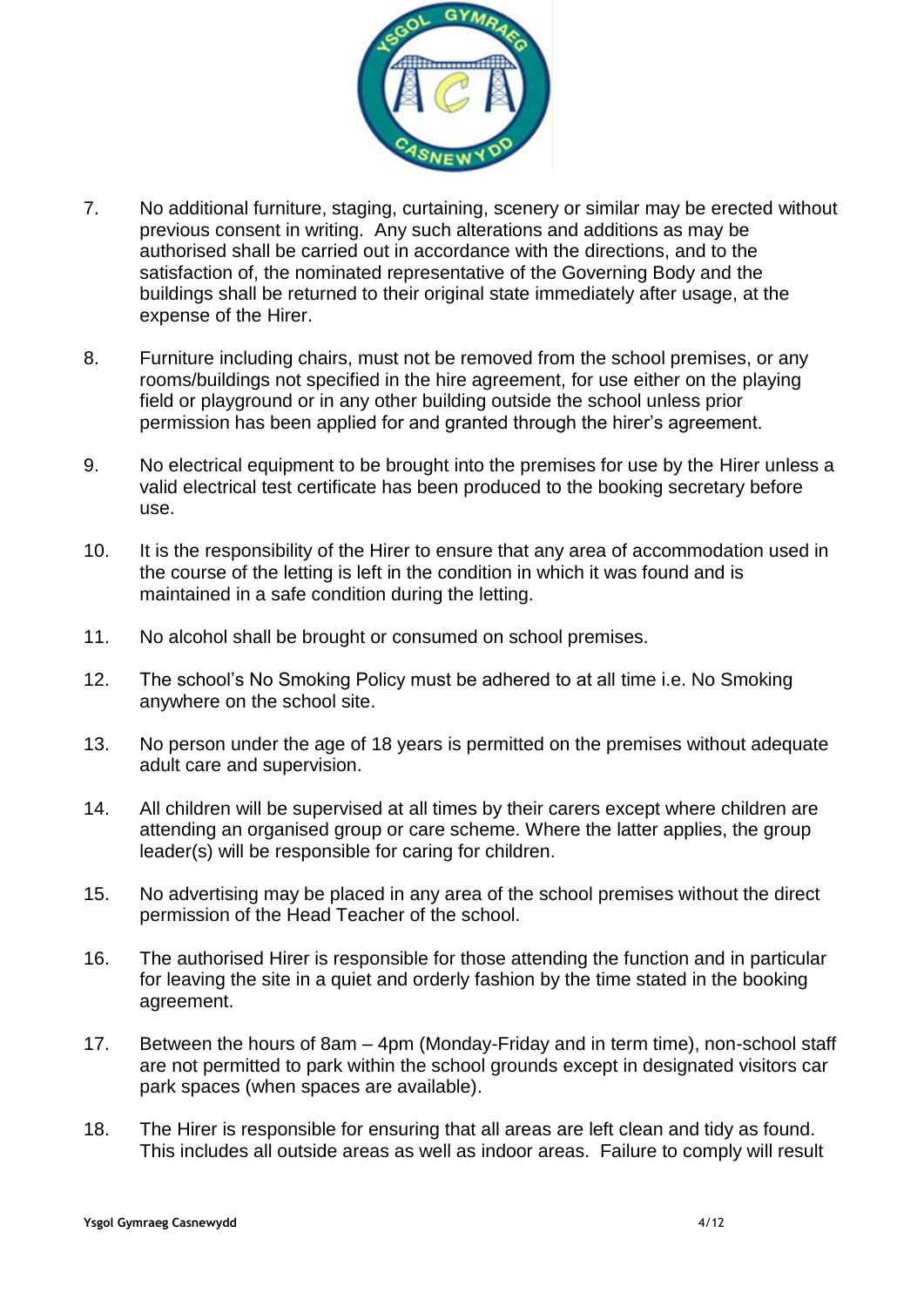

in the Hirer being charged a penalty sum to cover costs of any repairs or cleaning required.

- 19. No school staff are permitted to accept hospitality gifts, either cash or in kind, at any time. We request that no gifts of this nature are offered.
- 20. The Hirer must report to the nominated representative of the Governing Body at the beginning and end of any let to sign the 'Conditions of Building' certificate, accepting the condition of the premises as acceptable at the beginning and the end or the hire period.
- 21. The Hirer will adhere to all Health and Safety requirements as required by the school.
- 22. The Hirer's signature on the application form confirms his/her agreement of the above conditions of booking and all other aspects of our school Lettings Policy

**The Governing Body may choose to amend the conditions of hire as they see fit and will notify the hirer of these amendments when necessary. If the terms and conditions of hiring are contravened in any way, the Governing Body reserves the right to cancel any permission for further use. The hirer has the right to appeal to the next available Governing Body meeting** 

## **'ADMINISTRATION CHARGES**

(All of which are non-refundable)

| Single Booking       | £4.00 |
|----------------------|-------|
| <b>Block Booking</b> | £5.00 |
| Amendment to Booking | £4.00 |

Any amendment to a booking must take place at least 14 days prior to the let and will always be at a cost of £ 4.00 Verbal requests will be considered but must be immediately confirmed in writing.

The Hirer must not presume any amendment has been agreed until he/she is in receipt of written confirmation from the nominated representative of the Governing Body.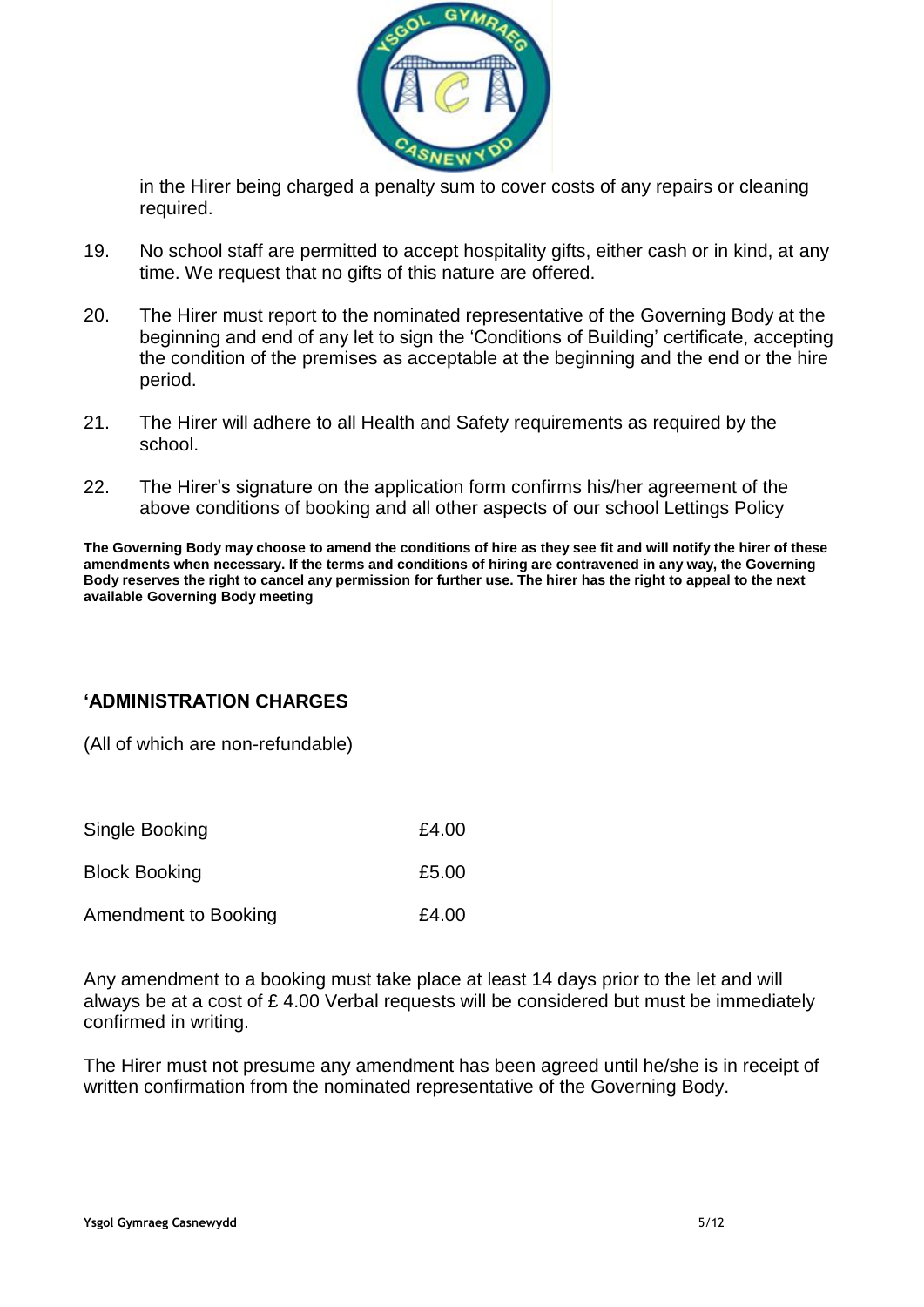

- 1. Applicants should fill in an application/booking form and return to the main school office, with the £4.00 booking fee and full employers and/or public liability insurance certificate.
- 2. The person signing the application form (then known as "the Hirer") is responsible for all aspects of the let.
- 3. By signing the application form, the person signing is acknowledging and agreeing to adhere to all aspects and conditions of our schools lettings policy.
- 4. Application does not guarantee the booking will be granted.
- 5. Where the application for a let is accepted, the applicant will be sent a letter provisionally confirming the let and an invoice to cover the cost of the let.
- 6. On receipt of this invoice the Hirer should then pay the amount due in full. This will then confirm the booking agreement. Failure to pay the invoice 14 days prior to a booking will result in the booking becoming void.
- 7. Before each hire period, the Hirer must ensure that he/she meets the nominated representative of the Governing Body and signs the 'Conditions of Building' certificate on arrival. At the end of the hire period, the hirer is responsible for agreeing and collecting the 'Conditions of Building' certificate.
- 8. Any requests for amendments to the booking must take place prior to the date of the let. Where amendments are agreed, an additional administration charge of £4.00 maybe payable. The Hirer must not presume that any amendment will automatically be agreed. Confirmation of any amendments will be sent to the hirer in writing.
- 9. Cheques should be made payable to 'Newport City Council'.

#### **Copy to be given to the hirer**

#### **BOOKING TIMES**

1. There will be no access to the premises before the commencement of the period. Hirers must allow sufficient time for preparation before the event when booking the time of the let.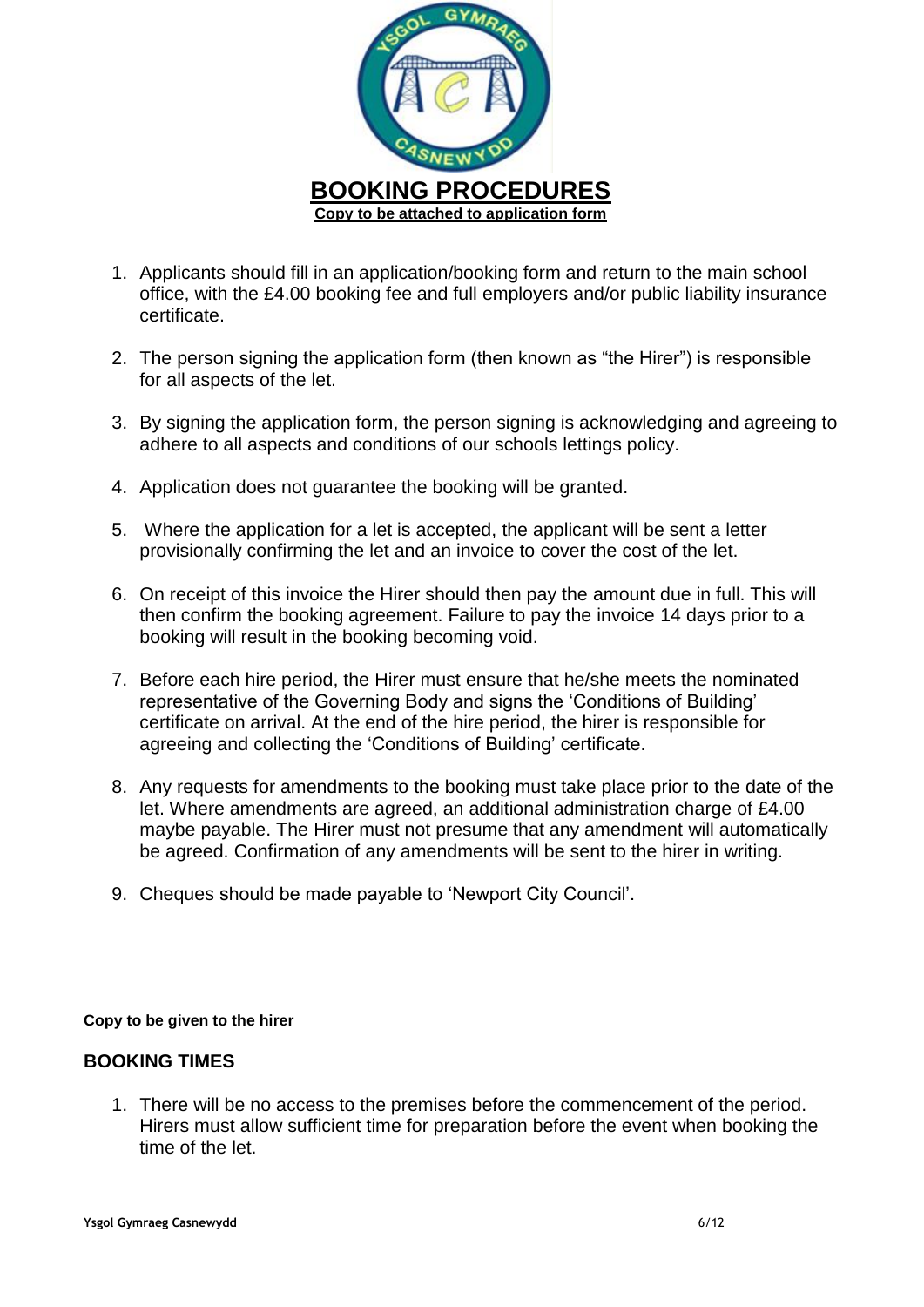

Hirers must have left the premises by the end of the booked period. Sufficient time must be included to allow for clearing away and for all participants to leave the premise by the end of the booked period

# **CANCELLATIONS**

- 1. The Governing Body must be notified of any cancellation at least 2 weeks prior to the date of let. However, notification at the earliest possible time is appreciated.
- 2. Where notification is given to the Governing Body prior to the date of the let, the booking charge will be refunded in full apart from the set administration charge. Your custom will be welcomed again at any time in the future.
- 3. Where a cancellation is made by the Governing Body of the school, the hirer will entitled to a full refund including the administration charge. The Governing Body will endeavour to notify the hirer at the earliest possible moment, however, no guaranteed period of notice can be offered. Regardless of when notification is given to the Hirer, the Hirer will not be entitled to any compensation.

## **COMPLAINTS PROCEDURES**

#### **1. What if the school has a complaint about our group/organisation?**

If the school has concerns about a let the following procedures are to be followed:-

- a. A representative of the Governing Body will verbally raise the concern with the named Hirer
- b. The situation will be monitored for a further hire session to allow the issues to be addressed.
- c. If the situation remains unresolved, the Hirer will receive written notification of the concern and a further session maybe given to allow the Hirer to address the situation.
- d. If the matter remains unresolved, the Hirer will receive formal written notice of termination of the booking agreement.

**Please Note**: If the hirer breaks the conditions of usage, the let can/will be terminated immediately.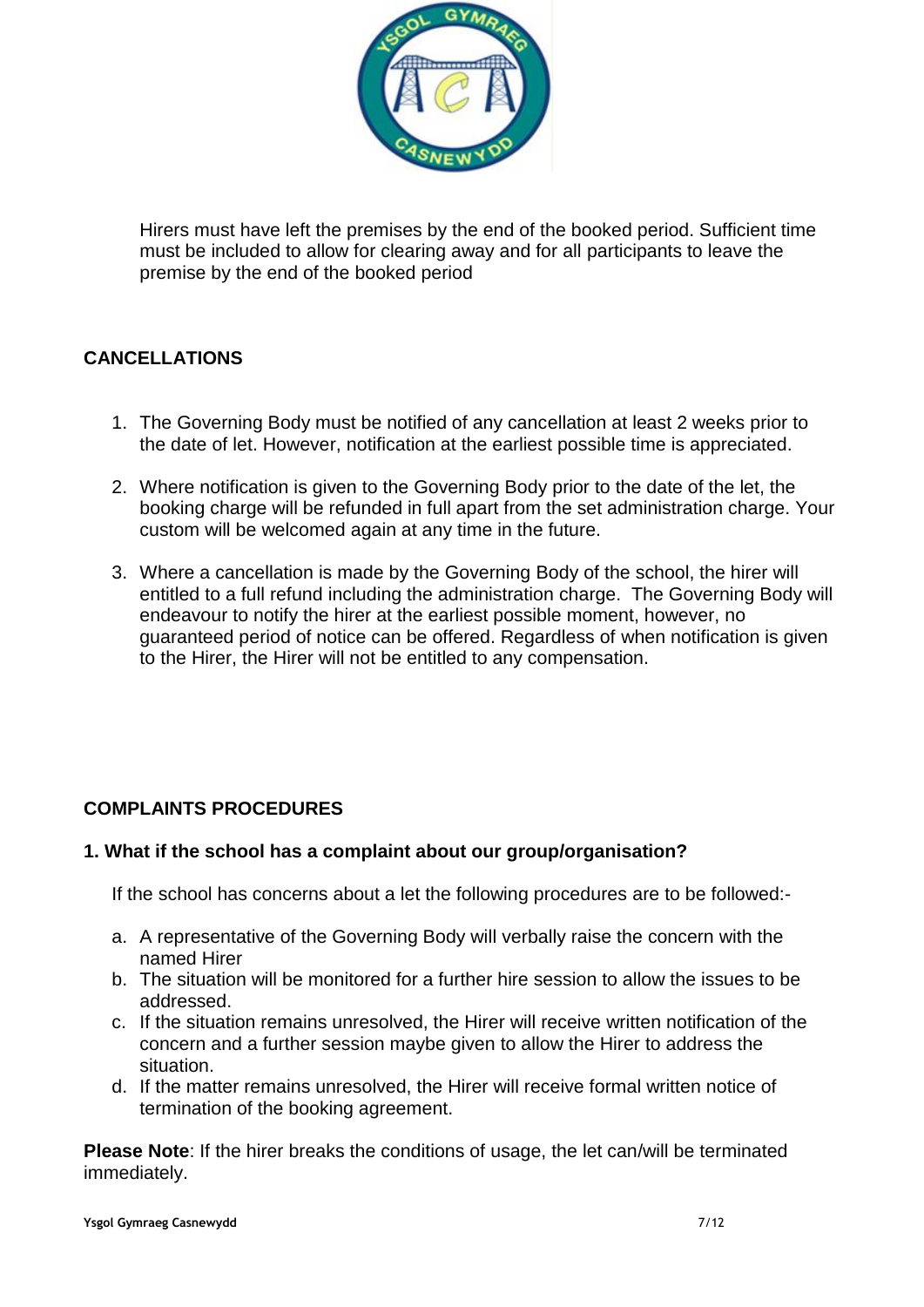

### **2. What if I, is the Hirer, have a complaint about my let or booking agreement?**

If you as the hirer have a complaint or concern regarding your let, the following procedures should be followed:-

- a. Talk to the named representative of the Governing Body and discuss the problem. Allow 5 working days for the situation to be resolved.
- b. If still unresolved, the Hirer should notify the Governing Body through the Head Teacher in writing and allow 5 working days for the situation to be resolved.
- c. If still unresolved, the matter will be placed on the agenda of the next appropriate committee of the Governing Body. (If the concern needs urgent attention, a special meeting of this group will be convened.)
- d. If still unresolved, the matter will be taken to the next full Governing Body meeting and the Hirer will receive a written response from the Chair of Governors detailing the outcome.

#### **3. What if a third party complains?**

- a. If the school receives a complaint from a third party the Governing Body will be notified of the complaint.
- b. The matter will be investigated by a representative of the Governing Body and a written response will be sent to the complainant within 10 working days.
- c. If any further correspondence is received, the matter will be placed on the agenda of the next appropriate Governing Body committee. A final response will then be sent by the Chair of the Governing Body explaining the final outcome.

#### **APPEALS PROCEDURE**

- 1. If a Hirer has a letting agreement withdrawn, they have a right to appeal to the Governing Body.
- 2. The appeal should be made in writing and will be presented at the next appropriate full meeting of the Governing body.
- 3. The Hirer will be informed of any action and/or decision taken by the Governing Body.
- 4. The Governing Body's decision is final.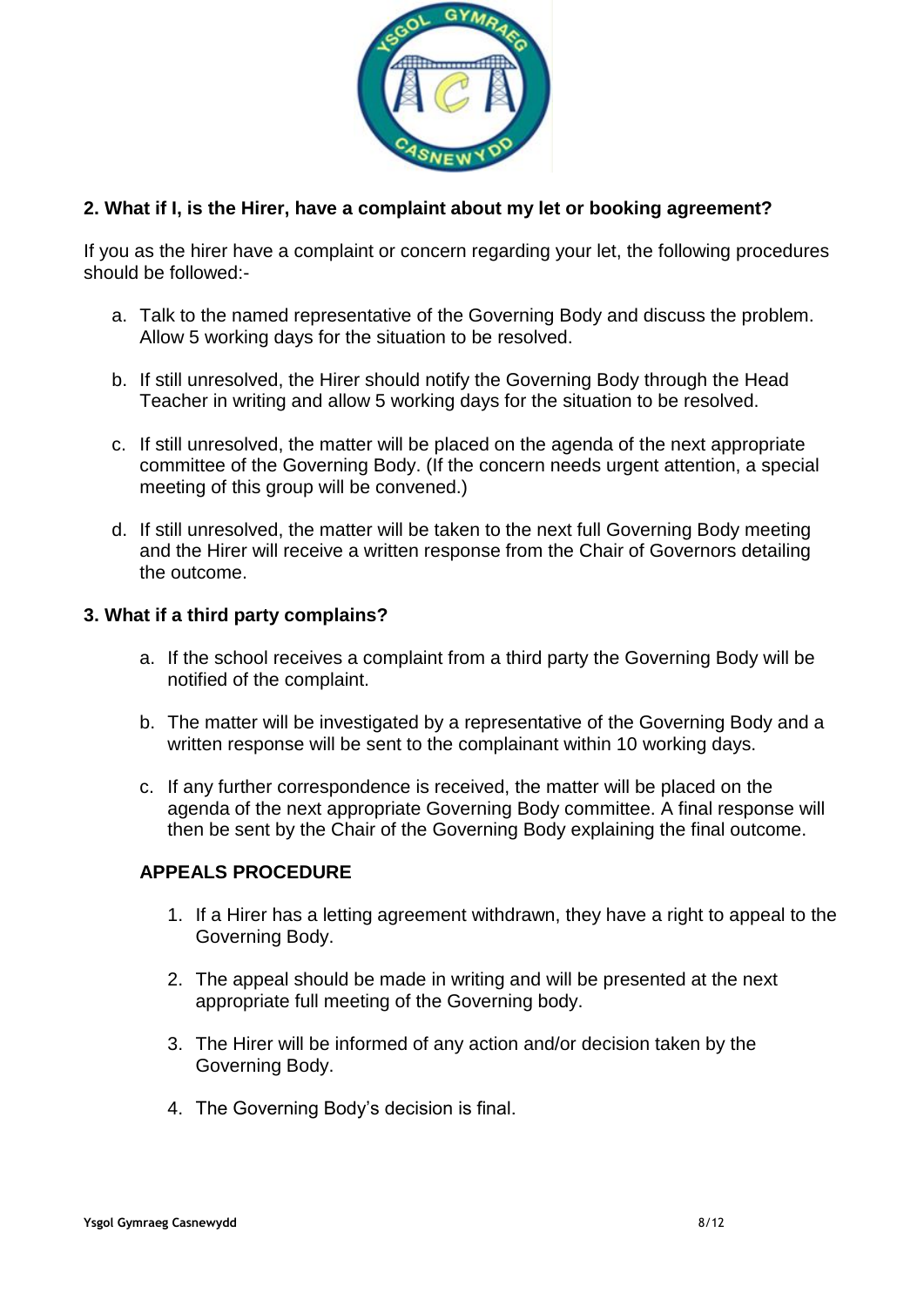

# **Booking Procedures Checklist**

- 1. Issue application + Conditions of Usage and Booking Procedures to the potential Hirer (as attached).
- 2. Receive completed application form with signature of hirer (accepting Conditions of Booking & Usage), the £4.00 admin cost and full employers and/or public liability insurance certificate. **Mark date of receipt** on copy of insurance certificate.
- 3. Nominated representative of the Governing Body to assess suitability of applicant.
- 4. Check employers and / or public liability insurance with Law and Standards Department, NCC.
- 5. Check availability of premises.
- 6. Check availability of nominated representative(s) of the governing body.
- 7. Book let into diary with hirer's contact number.
- 8. Send lettings invoice for booking.
- 9. Receipt of payment in full (where possible) and confirmation of booking
- 10. Send receipt of payment to the hirer.
- 11. Confirm booking in diary with caretaker.
- 12. Send receipt and confirmation of booking to hirer

Policy updated Policy agreed by Governors

Governor signature \_\_\_\_\_\_\_\_\_\_\_\_\_\_\_\_\_\_\_\_\_\_\_\_\_\_\_\_\_\_\_\_\_\_\_\_\_\_\_\_\_\_\_\_\_\_\_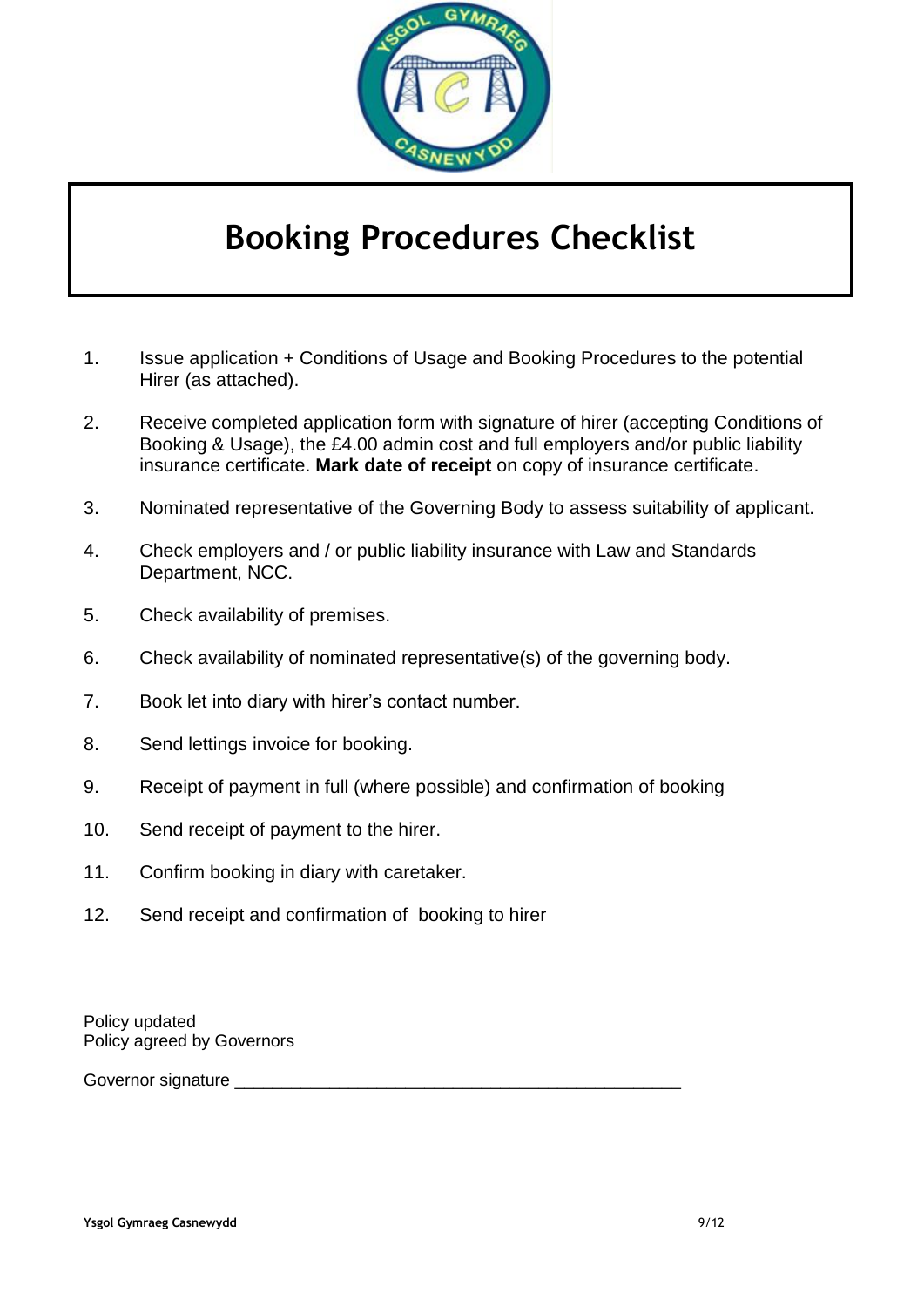

Appendix A

# **Table 1**

# **Scale of Charges for Lettings**

| <b>AREA</b>                                                            | <b>DAYTIME</b> -term<br>time<br><b>HOLIDAYS-daytime</b><br>(9.00am - 4.00PM) | <b>EVENINGS</b><br>$(4.00pm -$<br>9.00 <sub>pm</sub> | <b>WEEKENDS</b><br>$(9.00am -$<br>4.00pm) |
|------------------------------------------------------------------------|------------------------------------------------------------------------------|------------------------------------------------------|-------------------------------------------|
| <b>MAIN HALL</b>                                                       | $E6.00$ per hour $E30$<br>per/ day                                           | £10.00 per<br>hour                                   | £100 per day                              |
| <b>PLAYING FIELD</b>                                                   | £6.00 per hour £30<br>per day                                                | £10.00 per<br>hour                                   | £100 per day                              |
| Non-Refundable<br><b>ADMINISTRATION</b><br>COST*<br>(please see costs) | £4.00                                                                        | £4.00                                                | £4.00                                     |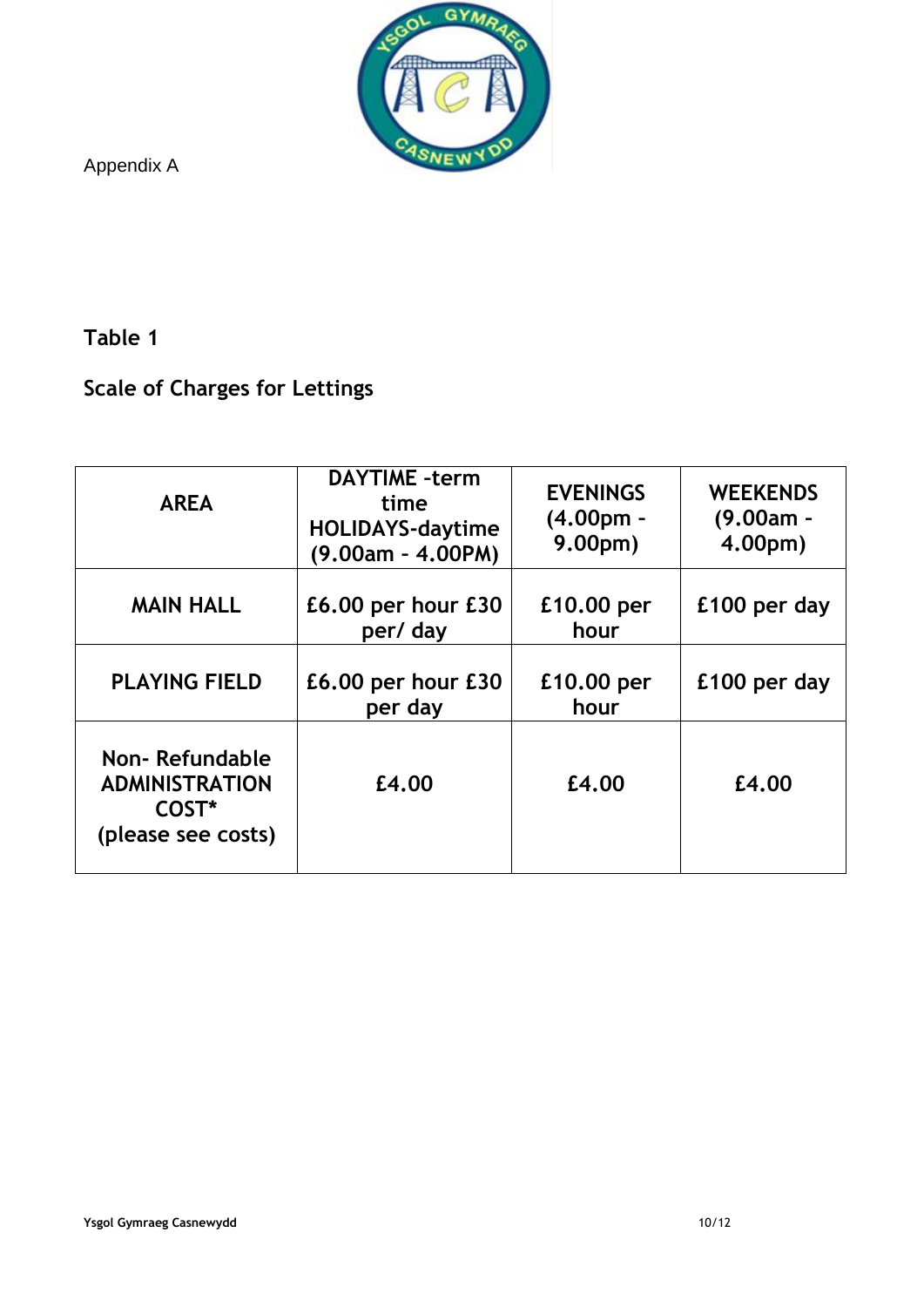

Appendix B – Booking form

# **APPLICATION FORM FOR THE USE OF SCHOOL PREMISES**

This form is to be completed by the person responsible, on behalf of the hirers. It is understood that this person will be responsible for the payment of all charges relating to this booking and will ensure that all aspects of our lettings policy are adhered to at all times.

| <b>ACCOMMODATION</b><br><b>REQUIRED</b>                                    | <b>TIME</b><br><b>FROM</b> | TO | <b>DATES</b> | <b>TOTAL</b><br><b>HOURS</b> | <b>COST</b><br><b>PER</b><br><b>HOUR</b> | <b>TOTAL</b><br><b>COST</b> |
|----------------------------------------------------------------------------|----------------------------|----|--------------|------------------------------|------------------------------------------|-----------------------------|
| <b>School Hall</b>                                                         |                            |    |              |                              |                                          |                             |
| <b>ADMINISTRATION CHARGE</b>                                               |                            |    |              |                              |                                          |                             |
| <b>TOTAL COST</b>                                                          |                            |    |              |                              |                                          |                             |
| Name of Hirer / Person in charge                                           |                            |    |              |                              |                                          |                             |
| Name of Organisation                                                       |                            |    |              |                              |                                          |                             |
| Nature and object of meeting                                               |                            |    |              |                              |                                          |                             |
| Estimated number of people to be present                                   |                            |    |              |                              |                                          |                             |
| Estimated number of children and Young People under 18 years to be present |                            |    |              |                              |                                          |                             |
| Will all persons be members of the Organisation?                           |                            |    |              |                              |                                          |                             |